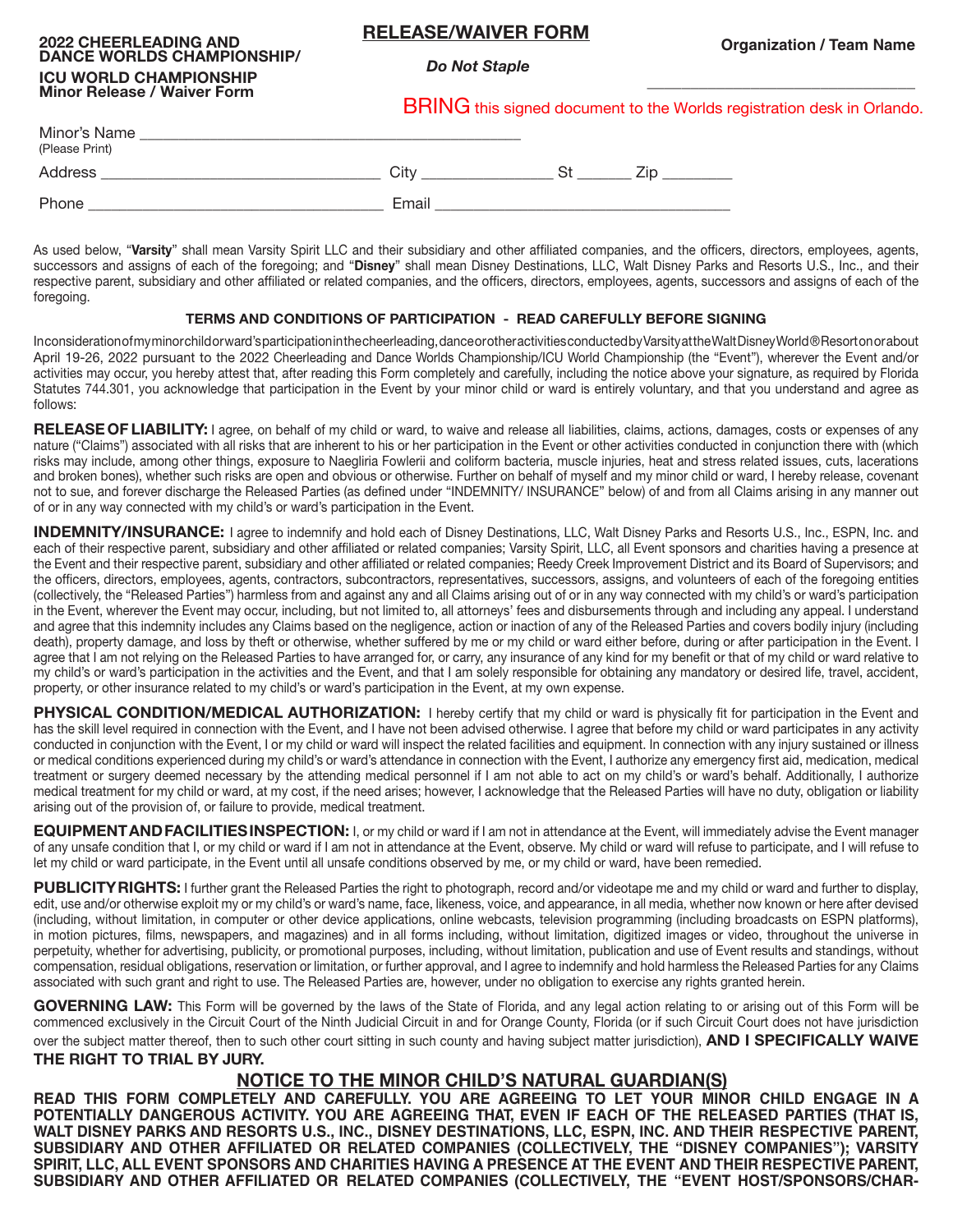#### (Please Print)

Organization/ Team Name

**ITIES"); REEDY CREEK IMPROVEMENT DISTRICT AND ITS BOARD OF SUPERVISORS (COLLECTIVELY, "RCID"); AND THE OFFICERS, DIRECTORS, EMPLOYEES, AGENTS, CONTRACTORS, SUBCONTRACTORS, REPRESENTATIVES, SUCCESSORS, ASSIGNS AND VOLUNTEERS OF EACH OF THE FOREGOING ENTITIES) USE REASONABLE CARE IN PROVIDING THIS ACTIVITY, THERE IS A CHANCE YOUR CHILD MAY BE SERIOUSLY INJURED OR KILLED BY PARTICIPATING IN THIS ACTIVITY BECAUSE THERE ARE CERTAIN DANGERS INHERENT IN THE ACTIVITY THAT CANNOT BE AVOIDED OR ELIMINATED. BY SIGNING THIS FORM YOU ARE GIVING UP YOUR CHILD'S RIGHT AND YOUR RIGHT TO RECOVER FROM THE RELEASED PARTIES (THAT IS, WALT DISNEY PARKS AND RESORTS U.S., INC. AND THE OTHER DISNEY COMPANIES; THE EVENT HOST/ SPONSORS/CHARITIES; RCID; AND THE OFFICERS, DIRECTORS, EMPLOYEES, AGENTS, CONTRACTORS, SUBCONTRAC-TORS, REPRESENTATIVES, SUCCESSORS, ASSIGNS AND VOLUNTEERS OF EACH OF THE FOREGOING ENTITIES) IN A LAWSUIT FOR ANY PERSONAL INJURY, INCLUDING DEATH, TO YOUR CHILD OR ANY PROPERTY DAMAGE THAT RESULTS FROM THE RISKS THAT ARE A NATURAL PART OF THE ACTIVITY. YOU HAVE THE RIGHT TO REFUSE TO SIGN THIS FORM, AND THE RELEASED PARTIES (THAT IS, WALT DISNEY PARKS AND RESORTS U.S., INC. AND THE OTHER DISNEY COMPANIES; THE EVENT HOST/SPONSORS/CHARITIES; RCID; AND THE OFFICERS, DIRECTORS, EMPLOYEES, AGENTS, CONTRACTORS, SUBCONTRACTORS, REPRESENTATIVES, SUCCESSORS, ASSIGNS AND VOLUNTEERS OF EACH OF THE FOREGOING ENTITIES) HAVE THE RIGHT TO REFUSE TO LET YOUR CHILD PARTICIPATE IF YOU DO NOT SIGN THIS FORM.**

**THE NOTICE ABOVE IS ALSO GIVEN AND APPLICABLE TO LEGAL GUARDIANS AND THEIR MINOR WARD(S) WHO YOU ARE AGREEING TO LET ENGAGE IN POTENTIALLY DANGEROUS ACTIVITIES. ALL REFERENCES TO "CHILD" ABOVE ARE APPLICABLE YOUR MINOR WARD(S) AND YOUR AND YOUR WARD'S RIGHTS TO RECOVER FROM THE RELEASED PARTIES (THAT IS, WALT DISNEY PARKS AND RESORTS U.S., INC. AND THE OTHER DISNEY COMPANIES; THE EVENT HOST/SPONSORS/CHARITIES; RCID; AND THE OFFICERS, DIRECTORS, EMPLOYEES, AGENTS, CONTRACTORS, SUBCONTRACTORS, REPRESENTATIVES, SUCCESSORS, ASSIGNS AND VOLUNTEERS OF EACH OF THE FOREGOING EN-TITIES).**

## **X\_\_\_\_\_\_\_\_\_\_\_\_\_\_\_\_\_\_\_\_\_\_\_\_\_\_\_\_\_\_\_\_\_\_\_\_\_\_\_\_\_\_\_\_\_\_\_\_\_\_\_\_\_\_\_\_\_\_\_ \_\_\_\_\_\_\_\_\_\_\_\_\_\_\_\_\_\_\_\_\_\_\_\_\_\_\_\_\_\_\_\_\_\_\_\_\_\_\_\_\_\_\_\_\_\_\_\_\_\_\_\_\_\_\_**

**Signature of Parent(s) or Legal Guardian(s) Date Witness Date**

**SUPERVISION:** A chaperone/adult (age 21 or over) is required to attend with participants. This chaperone will be responsible for the participants at all times. I/we acknowledge that Disney and Varsity are not responsible for supervising my/our child.

**RESPONSIBILITY DISCLOSURE NOTICE:** Varsity acts only as an agent in connection with the tour offered herein and its liability is limited. The travel services including air transportation, carriage by land, hotel accommodations, restaurants, and related services are provided by independent third parties not under the control of Varsity. Varsity shall NOT bear any liability to the passenger or any person claiming by or through the passenger for any injury, damage, loss, accident, delay, or irregularity which may be occasioned either by reason of or through the acts or defaults of any company or person engaged in conveying the passengers or in carrying out the arrangements of the tour and/or performance events, venues, etc. as a direct or indirect result of acts of God, dangers incident to fire, breakdown in machinery or equipment, acts of governments or other authorities, civil disturbances, strikes, riots, acts of terrorism, theft, unhealthy conditions, pilferage, epidemics, quarantines, medical or customs regulations, or from any other cause beyond the control of Varsity. Varsity shall not be liable for any losses or additional expenses due to delay or changes in schedule or other causes. The right is reserved to decline, to accept, or to retain any tour passenger should such person's health or general deportment impede the operation of the tour to the detriment of other passengers. No refunds for your portions of unused services can be made unless agreed to prior to the scheduled deadlines. Your retention of tickets, reservations, or bookings after issuance shall constitute a consent to the above and agreement on your part to convey the contents herein to your traveling companions. Payment of any deposit or final payment shall be deemed to constitute consent by each passenger to these terms. Baggage is carried at the owner's risk and baggage insurance is strongly recommended. It is also recommended that each participant in this tour have his or her own attorney review this RESPONSIBILITY DISCLOSURE NOTICE before indicating his or her consent by signing this consent form. Nothing in this paragraph is intended to or shall affect in any way the respective rights or relationship between Varsity and any person other than the passenger and any person claiming by or through the passenger.

**MEDICAL RELEASE:** I/we authorize Disney and/or Varsity to procure at my/our expense, any medical care reasonably required by my/our child during his/ her visit at hospitals or facilities chosen by Disney and/or Varsity. I/we have listed below any medication that my/our child is currently taking. I/we will ensure that my/our child brings the medication with him/her to the *Walt Disney World*® Resort and that my/our child is responsible for taking the medication. I/we have also listed below any medications my/our child is allergic to.

**COVID-19 AND ANY OTHER COMMUNICABLE OR INFECTIOUS DISEASE: LIABILITY WAIVER, CLASS-ACTION WAIVER, BINDING ARBITRATION, AND OTHER PROVISIONS:** By arranging for your child or ward to participate in the Event at the Walt Disney World® Resort, and in consideration thereof, and in consideration for being able to visit and/or participate in attractions, transportation, and activities at the Walt Disney World® Resort, I agree, understand, and acknowledge, on my own behalf and on behalf of my child or ward or any individual who uses a ticket, pass, or reservation made by me, as follows (collectively, the "COVID-19 and Other Communicable/Infectious Disease Provision"):

**Assumption Of Risk:** I, on behalf of myself and my child or ward, acknowledge that an inherent risk of exposure to the disease COVID-19 (as defined by the World Health Organization and any strains, variants, or mutations thereof) and SARS-CoV-2 (the virus that can cause COVID-19) (collectively, "COVID-19"), and any other communicable or infectious disease, exists in any public place where people are present. "Communicable disease" means any disease or illness caused by microorganisms such as bacteria, viruses, parasites, or fungi that can be spread, directly or indirectly, from one person to another. "Infectious disease" means any disease or illness caused by microorganisms such as bacteria, viruses, parasites, or fungi that enter the body, multiply, and can cause an infection. COVID-19 is an extremely contagious communicable disease that can lead to severe illness and death. No precautions can eliminate the risk of exposure to COVID-19, and the risk of exposure applies to everyone. According to the Centers for Disease Control and Prevention ("CDC"), older adults (people 65 years and older) and people of any age who have underlying medical conditions might be at higher risk for severe illness and death from COVID-19. I, on behalf of myself and my child or ward, acknowledge that the risk of exposure to COVID-19 and any other communicable or infectious disease includes the risk that I or my child or ward, will expose others that I or my child or ward later encounter, even if I or my child or ward is not experiencing or displaying any symptoms of illness himself or herself. By visiting and/or participating in attractions, transportation, and activities at the Walt Disney World® Resort, I, on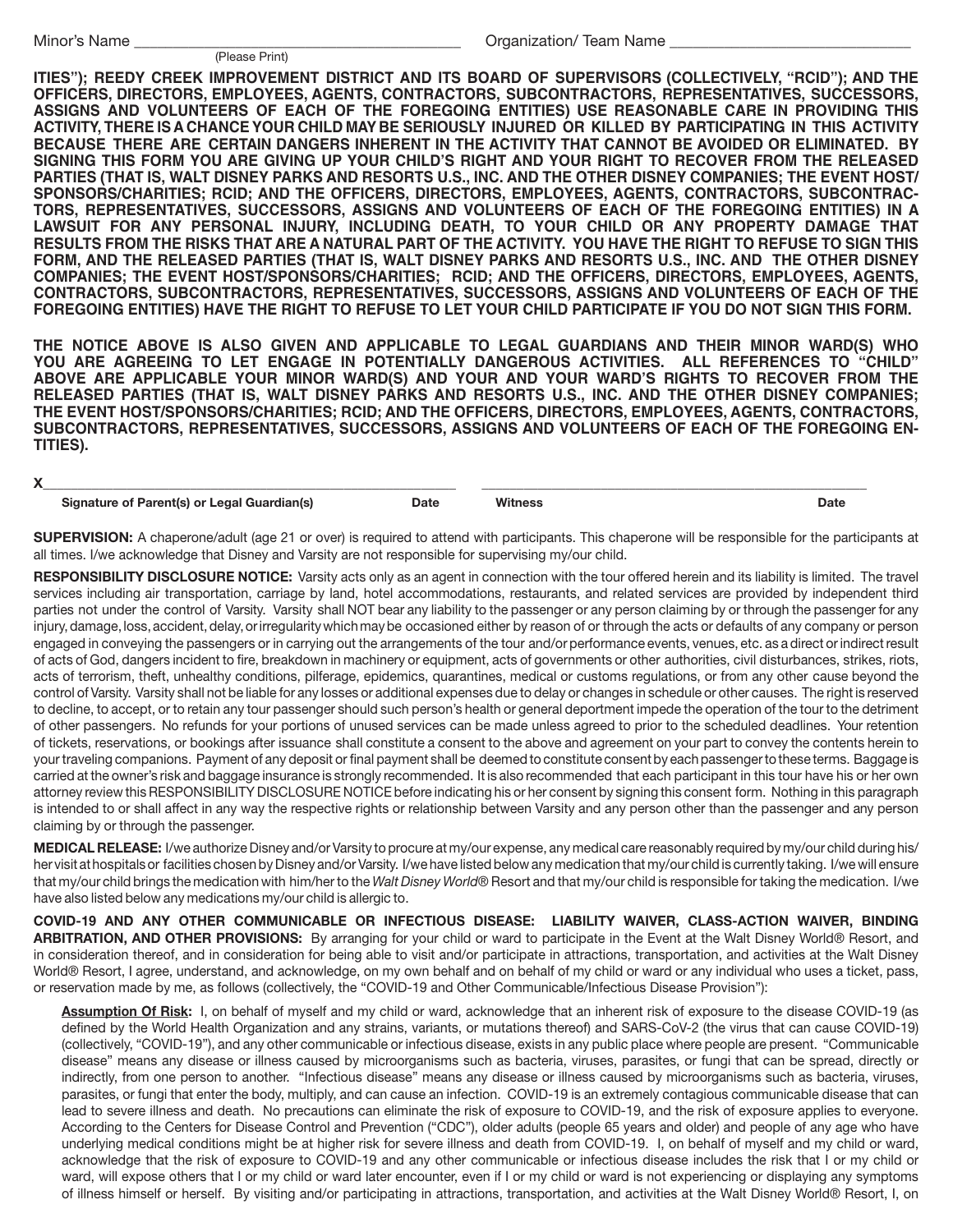### (Please Print)

## Organization/ Team Name

behalf of myself and my child or ward, agree to voluntarily assume any and all risks in any way related to exposure to COVID-19 and any other communicable or infectious disease, including illness, injury, or death of me or my child or ward or others, and including without limitation, all risks based on the sole, joint, active or passive negligence of any of the Released Parties, named above. I acknowledge that my and my child or ward's visit and participation are entirely voluntary.

**Waiver:** On my own behalf and on behalf of my child, ward, heirs, executors, personal representatives, administrators, and assigns, agree to forever waive, covenant not to sue, release, and discharge the Released Parties, named above, from any and all Claims, arising out of or in any way relating to exposure to COVID-19 and any other communicable or infectious disease during my visit to and/or participation in attractions, transportation, and activities at the Walt Disney World® Resort. This waiver of liability and the assumption of risk set forth above is intended to be as broad and inclusive as is permitted by law.

**Acknowledgment Of Assumption Of Risk And Waiver By Other Users:** I attest, acknowledge, and agree that any individual for whom I have bought a ticket or pass or made a reservation or who uses a ticket, pass, or reservation made by me has independently and carefully read this COVID-19 and Other Communicable/Infectious Disease Provision and has knowingly and independently acknowledged and agreed to all its provisions, including without limitation (1) to voluntarily assume any and all risks in any way related to exposure to COVID-19 and any other communicable or infectious disease, including illness, injury, or death of himself, herself, or others, and including without limitation, all risks based on the sole, joint, active or passive negligence of any of the Released Parties, named above, and (2) to agree, on his or her own behalf and his or her heirs, executors, personal representatives, administrators, and assigns, to forever waive, covenant not to sue, release, and discharge the Released Parties, named above, from any and all Claims, arising out of or in any way relating to exposure to COVID-19 and any other communicable or infectious disease during his or her visit to and/or participation in attractions, transportation, and activities at the Walt Disney World® Resort.

**Third-Party Beneficiaries**: I acknowledge and agree that any individual for whom I have bought a ticket or pass or made a reservation or who uses a ticket, pass, or reservation made by me is and is intended to be a third-party beneficiary of that ticket, pass, or reservation made by me.

**Waiver of California Civil Code § 1542:** I acknowledge and agree that I am familiar with, understand, and do waive any rights and benefits of the provisions of Section 1542 of the California Civil Code, and any similar provisions of other jurisdictions, which provides that:

**A general release does not extend to claims that the creditor or releasing party does not know or suspect to exist in his or her favor at the time of executing the release and that, if known by him or her, would have materially affected his or her settlement with the debtor or released party.**

**Indemnity/Insurance:** On my own behalf and on behalf of my child or ward, his or her heirs, executors, personal representatives, administrators, and assigns, I agree to indemnify and hold each of the Released Parties harmless from and against any and all Claims made or incurred by anyone, including myself, my child or ward and any individual who uses a ticket, pass, or arrangement made by me, arising out of or in any way relating to my purchase of an admission ticket(s) or pass(es) and/or my making of a reservation(s), and subsequent visit to and/or participation in attractions, transportation, and activities at the Walt Disney World® Resort and arising out of any and all risks described above in the section titled Assumption of Risk or in any other way related to exposure to COVID-19 and any other communicable or infectious disease, wherever such activities may occur and whether suffered before, during, or after such participation. My indemnification obligations shall include, without limitation, all attorneys' fees and costs incurred by any of the Released Parties through and including any appeals. I understand and agree that I am not relying on the Released Parties to have arranged for, or carry, any insurance of any kind for my benefit relative to my child or ward's visit to and/or participation in attractions, transportation, and activities at the Walt Disney World® Resort, and that I am solely responsible for obtaining any mandatory or desired life, travel, accident, property, or other insurance related to my child or ward's visit to and/or participation in attractions, transportation, and activities at the Walt Disney World® Resort, at my own expense.

**Binding Arbitration: I AGREE THAT, UPON ELECTION BY EITHER PARTY, ANY DISPUTE, CLAIM, OR CONTROVERSY ARISING UNDER OR RELATING IN ANY WAY TO THIS COVID-19 AND OTHER COMMUNICABLE/INFECTIOUS DISEASE PROVISION OR EXPOSURE TO COVID-19 AND ANY OTHER COMMUNICABLE OR INFECTIOUS DISEASE DURING MY CHILD OR WARD'S VISIT TO AND/OR PARTICIPATION IN ATTRACTIONS, TRANSPORTATION, AND ACTIVITIES AT THE WALT DISNEY WORLD® RESORT, NOW OR IN THE FUTURE, WILL BE RESOLVED BY BINDING ARBITRATION. CLAIMS SUBJECT TO ARBITRATION INCLUDE COUNTERCLAIMS, CROSS CLAIMS, THIRD PARTY CLAIMS, INTERPLEADERS, OR ANY OTHER CLAIMS, WHATEVER THE CAUSE(S) OF ACTION ASSERTED (INCLUDING CLAIMS FOR INJUNCTIVE, DECLARATORY, OR EQUITABLE RELIEF). I, ON BEHALF OF MYSELF AND MY CHILD OR WARD, ACKNOWLEDGE AND AGREE THAT ARBITRATION REPLACES MY RIGHT TO GO TO COURT. I THEREFORE AGREE TO WAIVE ANY RIGHT TO A JURY TRIAL OR TO LITIGATE ANY CLAIMS IN COURT BEFORE A JUDGE OR JURY. I AGREE THAT I THEREFORE WAIVE ANY RIGHT TO LITIGATE ANY CLAIMS IN COURT AS A CLASS ACTION OR OTHER REPRESENTATIVE OR COLLECTIVE ACTION (SUCH AS AN ACTION IN THE FORM OF A PRIVATE ATTORNEY GENERAL). I, ON BEHALF MYSELF AND MY CHILD OR WARD, ALSO AGREE TO WAIVE ANY RIGHT TO PURSUE IN ARBITRATION ANY CLASS ACTION OR OTHER REPRESENTATIVE OR COLLECTIVE ACTION (SUCH AS AN ACTION IN THE FORM OF A PRIVATE ATTORNEY GENERAL), OR TO PARTICIPATE AS A CLASS MEMBER IN A CLASS ACTION OR OTHER REPRESENTATIVE ACTION IN ARBITRATION OR IN COURT BEFORE A JUDGE OR JURY. I, ON BEHALF OF MYSELF AND MY CHILD OR WARD, ALSO AGREE THAT NO ARBITRATION OR PROCEEDING CAN BE COMBINED WITH ANOTHER WITHOUT THE PRIOR WRITTEN CONSENT OF ALL PARTIES TO THE ARBITRATIONS OR PROCEEDINGS.**

**The arbitrator will have the exclusive authority to resolve any dispute relating to the interpretation, applicability, or enforceability of these terms or the formation of this COVID-19 and Other Communicable/Infectious Disease Provision, including the arbitrability of any dispute and any claim that all or any part of this COVID-19 and Other Communicable/Infectious Disease Provision is void or voidable.** 

**A. In the event of a dispute, I, on behalf of myself and my child or ward, agree to send a notice of dispute, which is a written statement that sets forth my name, address, and contact information; the facts giving rise to the dispute; and the relief requested to the Released Parties at 500 South Buena Vista Street, Burbank, California 91521-7620, USA, Attention: Legal. The Released Parties will send any notice of dispute to me at the contact information that they have for me. The Released Parties and I, on behalf of myself and my child or ward, will attempt to resolve a dispute through informal negotiation within sixty (60) days from the date the notice of dispute is sent. After that sixty (60) day period and not before, the Released Parties or I, on behalf of myself and my child or ward, may commence an arbitration proceeding. I may instead litigate a dispute in small claims court if the dispute meets the**